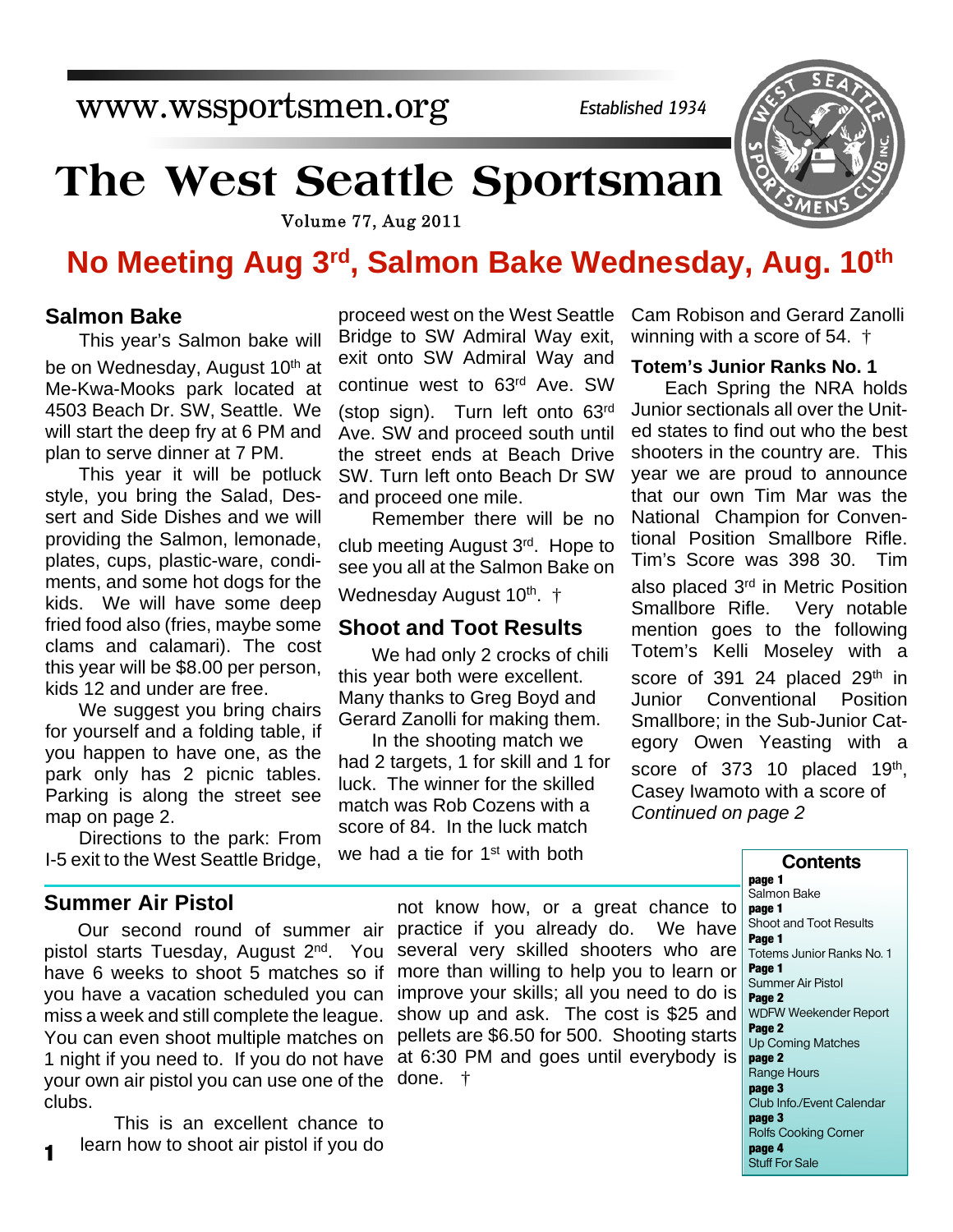

# **Salmon Bake At ME-KWA-MOOKS Park, August 10th**

### **Up coming Small bore & Air Matches**

| Aug 26th-28th        | Tacoma   |
|----------------------|----------|
| Sep 10th             | Puyallup |
| Sept 10th-11th       | Tacoma   |
| Sept 24th-25th       | Tacoma   |
| Nov 12 <sup>th</sup> | Seattle  |
| Nov 12th-13th        | Olympia  |
| Nov 19th             | Puyallup |
| Dec 3rd              | Olympia  |
| Dec 10 <sup>th</sup> | Seattle  |
|                      |          |

State Smallbore International Camp Crossman State 4-H Championship Shellenberger State Conventional Prone C'ship Crossman Schützenfest/ Outdoor Int'l C'ship Crossman Air Pistol & Standard Pistol Cozens State Indoor Int'l 3-P C'ship West Crossman JORC (West) Shellenberger JOARC (West) Crossman Air pistol & Standard pistol Cozens

#### *Totems continued from Page 1*

#### 356 4 placed 42nd, and John Ellis with

a score of 352 7 placed 46<sup>th</sup>. Corinne Blair placed 6th as a Sub Junior in 4-postion smallbore rifle with a score of 380 out of 400, and 11th in Junior Precision Air Rifle shooting a 558 out of 600.

 The West Seattle Totems team, consisting of Tim Mar, Kelli Moseley, Emma Carey, and Corinne Blair also took 6th place in the National 4-position match. Keep in mind these are all National Standings not just state! Congratulations to all and especially to Tim for being National Champion!

#### **WDFW WEEKENDER REPORT**

Anglers focus on Buoy 10 fishery as hunters begin to take the field Anglers are reeling in chinook salmon off the coast, pulling up pots full of crab in Puget Sound, and casting for trout in alpine lakes on both sides of the Cascades. Summer fisheries are in full swing, and anglers can look forward to even more great fishing opportunities in the days ahead.

A prime example is the Buoy 10 salmon fishery, which runs Aug. 1-28 at the mouth of the Columbia River. A big run of 776,300 fall chinook is expected to return to the big river this year, and fishery managers predict that anglers will catch approximately 11,000 of them between Buoy 10 and Rocky Point, 16 miles upriver.

"Buoy 10 is a very popular fishery, drawing tens of thousands of anglers every year," said Joe Hymer, a fish biologist for the Washington Department of Fish and Wildlife (WDFW). "Fishing tends to start out slow, then accelerates quickly through the month of August."

*Continued on Page 4*

#### **Range Hours and Activity**

Monday - Small Bore - 6:00 PM, Tuesday - Air Pistol League, - 6:00 PM Wednesday - Juniors - Call Fred Burr at 206-935-4883 for information. Cost: Adult members \$2.00, non- members \$4.00, Juniors \$1.00.

Volume 77, Aug 2011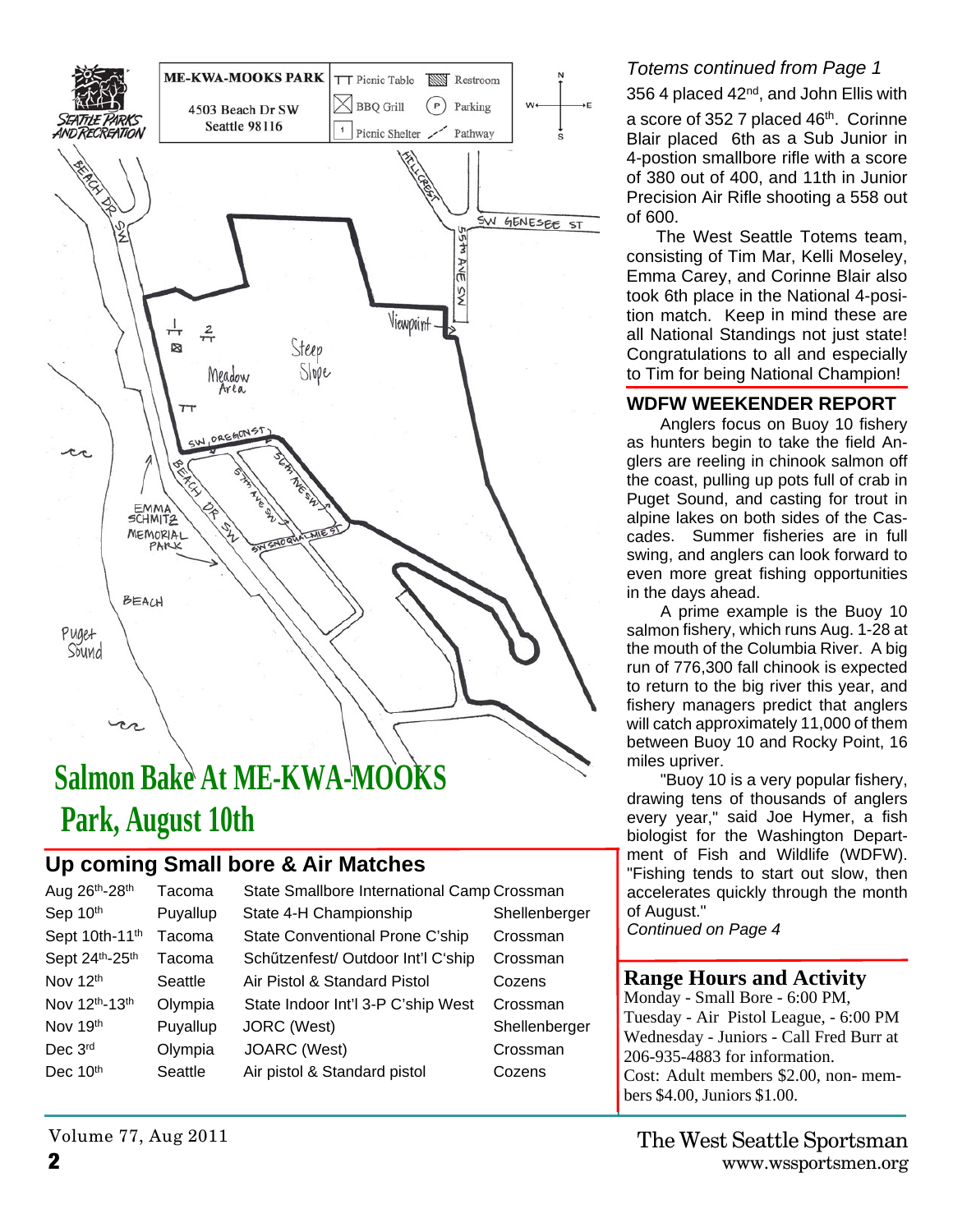#### **The West Seattle Sportsmen's Club Sponsors of the Roger Dahl Rifle Training Range**

quail to a 1-1/2 quart casserole. Add 1/4 cup plus 1 tablespoon flour to drippings in skillet; cook 1 minute, stirring constantly. Gradually add chicken broth and sherry; cook over medium heat, stirring constantly, until gravy is thick-

Pour mushroom gravy over quail. Cover and bake at 350

President – Tony Olszewski 425-226-5643 Greg Boyd 206-965-9629 Fred Burr Vice Pres. – Steve Loo Fred Burr 206-935-4883 Ernie Frey Secretary – Kristin Shamek 206-940-8729 Richard George Frank Novito Treasurer – Cam Robison Roz & Jerry Mascio<br>
Rec. Sec. – Eric Iwamoto Roz & Jerry Mascio<br>
Contact us at: info@wssportsmen.org

#### **OFFICERS TRUSTEES LIFE TIME MEMBERS**



Contact us at: info@wssportsmen.org

Rolf's Cooking Corner

#### **Baked Quail with Mushrooms**

1/3 c All-purpose flour 1 ts Salt 1/2 ts Pepper 6 Quail; cleaned 2 tb Butter 1/2 lb Fresh mushrooms; sliced 1/2 c Butter 1/4 c Plus 1 tbsp all-purpose flour 2 c Chicken broth 1/2 c Sherry Hot cooked rice

Combine 1/3 cup flour,

quail in flour mixture, and set aside.

Melt 2 tablespoons butter in a large skillet; add mushrooms, and saute 4 minutes. Remove mushrooms from skillet; set aside. Melt 1/2 cup butter in skillet; brown quail on both sides. Remove

degrees F for 1 hour.



#### **E v e n t s C a l e n d a r**

Aug 10<sup>th</sup> - Salmon Bake Aug 24<sup>th</sup> - Board Meeting Sept 7<sup>th</sup> - Club Meeting Sept 21<sup>st</sup> - Board Meeting

If you have any ideas for programs to have at the club meetings or any good outing ideas let one of the Officers or Trustees know. You may contact us at: info@wssportsmen.org

salt, and pepper. Dredge

| <b>New</b> | <b>MEMBERSHIP APPLICATION</b>        | <b>Renewal</b> |
|------------|--------------------------------------|----------------|
|            | <b>WEST SEATTLE SPORTSMEN'S CLUB</b> |                |

Serve over rice. Yield: 6 servings.

ened and bubbly. Stir in mushrooms.

|                                                                                                                                |  |                                                                                                                | Date |  |  |
|--------------------------------------------------------------------------------------------------------------------------------|--|----------------------------------------------------------------------------------------------------------------|------|--|--|
|                                                                                                                                |  | of Washington, being interested in the                                                                         |      |  |  |
|                                                                                                                                |  | propagation and conservation of game birds, game animals, and fish in the State of Washington, do hereby apply |      |  |  |
| for membership in the WEST SEATTLE SPORTSMEN'S CLUB and tender herewith the sum of \$_________ in                              |  |                                                                                                                |      |  |  |
| payment of one year's dues.                                                                                                    |  |                                                                                                                |      |  |  |
| "I solemnly swear that I will abide by the Constitution and By-Laws of the West Seattle Sportsmen's Club and                   |  |                                                                                                                |      |  |  |
| help in its up-building and I will not willfully disobey the Game Laws wherever I fish or hunt. I will always be               |  |                                                                                                                |      |  |  |
| a true sportsman both in the field and to my brother members at all times.                                                     |  |                                                                                                                |      |  |  |
| Signed_                                                                                                                        |  | If you would like to                                                                                           |      |  |  |
| <b>Street Address</b>                                                                                                          |  | receive the Club                                                                                               |      |  |  |
|                                                                                                                                |  | newsletter by email<br>check here.                                                                             |      |  |  |
| City<br>$\overline{\phantom{a}}$ , Zip $\overline{\phantom{a}}$ , Zip $\overline{\phantom{a}}$                                 |  |                                                                                                                |      |  |  |
| Phone<br><u>and the contract of the second second</u> second second second second second second second second second second se |  |                                                                                                                |      |  |  |

Recommended by\_\_\_\_\_\_\_\_\_\_\_\_\_\_\_\_\_\_\_\_\_\_\_\_\_\_\_\_\_\_\_\_\_\_\_\_\_\_\_\_

(New Only)

www.wssportsmen.org **3** The West Seattle Sportsman

Volume 77, Aug 2011